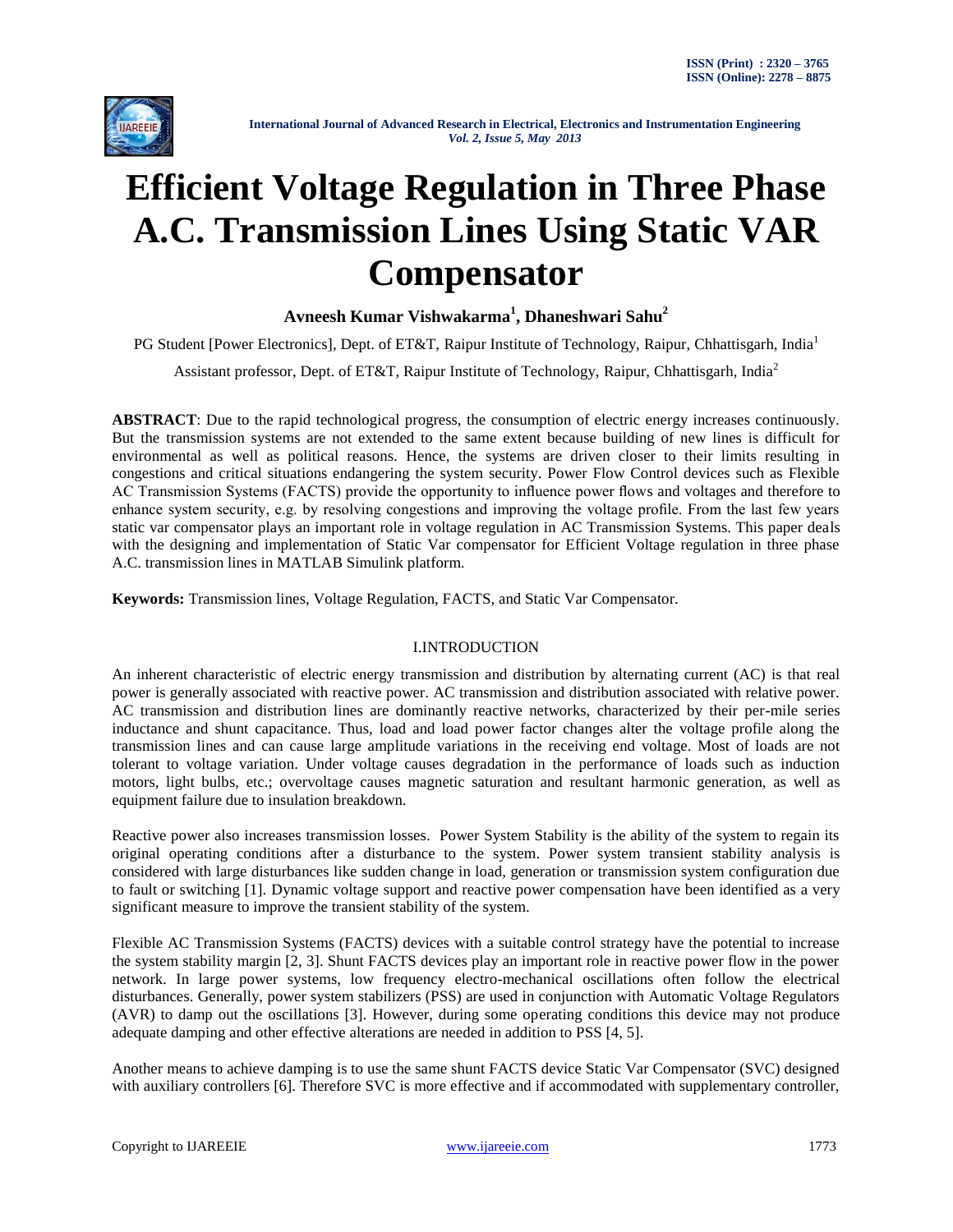

by adjusting the equivalent shunt capacitance, SVC will damp out the oscillations and improves the overall system stability [7]. The system operating conditions change considerably during disturbances.

Various approaches are available for designing auxiliary controllers in SVC. In [8] a proportional integral derivative (PID) was used in SVC. It was found that significant improvements in system damping can be achieved by the PID based SVC. Although PID controllers are simple and easy to design, their performances deteriorate when the system operating conditions vary widely and large disturbances occur.

## II. VOLTAGE REGULATION OF AC LINES USING STATIC VAR COMPENSATOR

The Static Var Compensator (SVC) is a shunt device of the Flexible AC Transmission Systems (FACTS) family using power electronics to control power flow and improve transient stability on power grids [1]. The SVC regulates voltage at its terminals by controlling the amount of reactive power injected into or absorbed from the power system. When system voltage is low, the SVC generates reactive power (SVC capacitive). When system voltage is high, it absorbs reactive power (SVC inductive). The variation of reactive power is performed by switching three-phase capacitor banks and inductor banks connected on the secondary side of a coupling transformer. Each capacitor bank is switched on and off by three thyristor switches (Thyristor Switched Capacitor or TSC). Reactors are either switched on-off (Thyristor Switched Reactor or TSR) or phase-controlled (Thyristor Controlled Reactor or TCR). Fig.1 shows a single-line diagram of a static var compensator and a simplified block diagram of its control system. The control system consists of

- A measurement system measuring the positive-sequence voltage to be controlled. A Fourier-based measurement system using a one-cycle running average is used.
- A voltage regulator that uses the voltage error (difference between the measured voltage  $V_m$  and the reference voltage  $V_{ref}$ ) to determine the SVC susceptance B needed to keep the system voltage constant.
- A distribution unit that determines the TSCs (and eventually TSRs) that must be switched in and out, and computes the firing angle  $\alpha$  of TCRs
- A synchronizing system using a phase-locked loop (PLL) synchronized on the secondary voltages and a pulse generator that send appropriate pulses to the thyristors.



Fig. 1 Single-line diagram of a static var compensator Voltage Regulator.

The model shown in fig 1 can be used in three-phase power systems together with synchronous generators, motors, and dynamic loads to perform transient stability studies and observe impact of the SVC on electromechanical oscillations and transmission capacity.

## II.I.SVC V-I CHARACTERISTIC

The SVC can be operated in two different modes: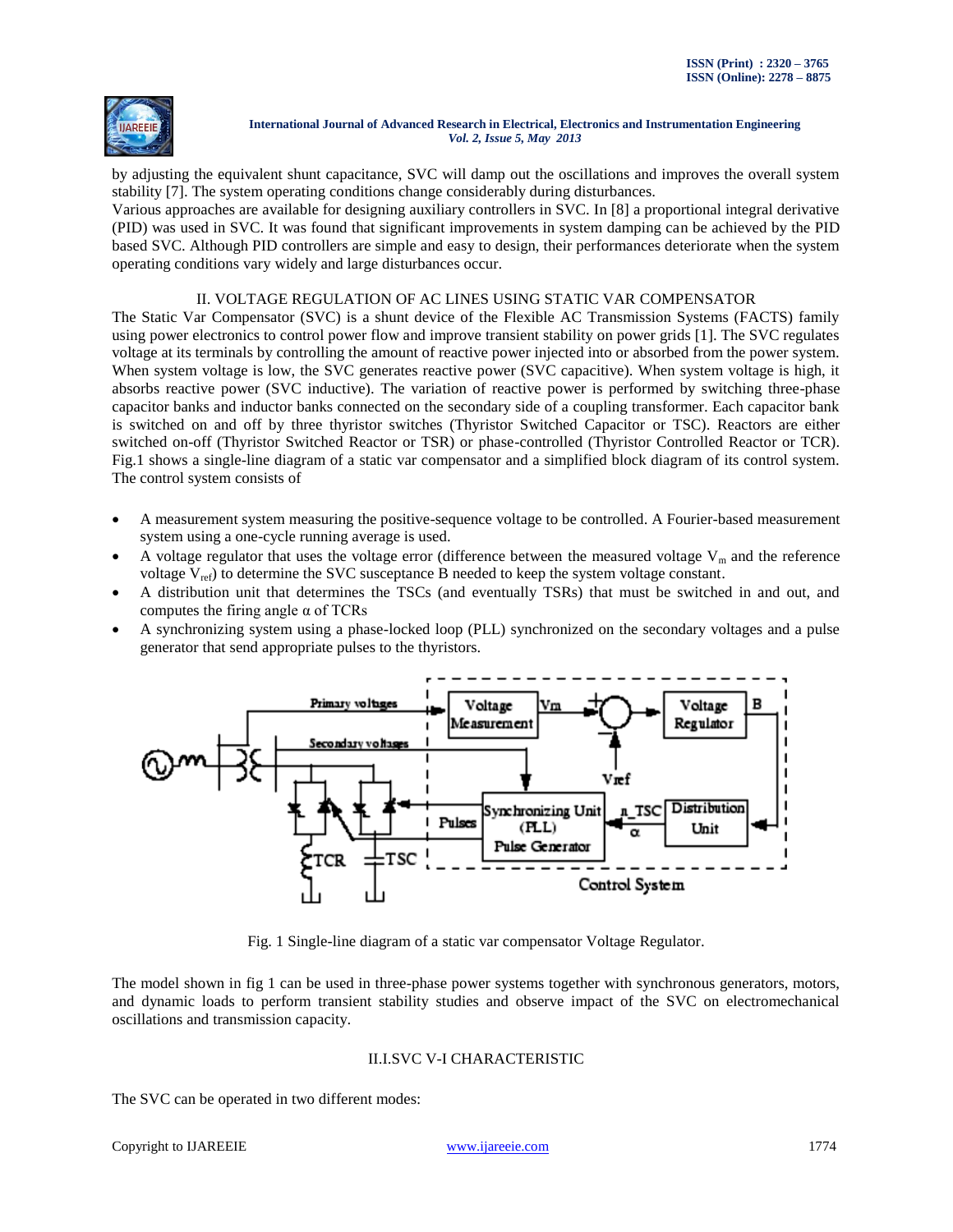

- In voltage regulation mode (the voltage is regulated within limits as explained below).
- In var control mode (the SVC susceptance is kept constant)

When the SVC is operated in voltage regulation mode, it implements the V-I characteristic as shown in Fig. (2). As long as the SVC susceptance B stays within the maximum and minimum susceptance values imposed by the total reactive power of capacitor banks ( $B_{cmax}$ ) and reactor banks ( $B_{lmax}$ ), the voltage is regulated at the reference voltage  $V_{ref}$ . However, a voltage droop is normally used (usually between 1% and 4% at maximum reactive power output), and the V-I characteristic has the slope indicated in the Fig. 2.



## Fig. 2 SVC V-I Characteristic

The V-I characteristic is described by the following three equations: If SVC is in Regulation range (-Bcmax $<$  B  $<$ Blmax)

$$
V = V_{ref} + X_s. I \tag{1}
$$

If Svc is fully capacitive  $(B = Bcmax)$ 

$$
V = -\frac{1}{Bc_{\text{max}}} \tag{2}
$$

If Svc is fully Inductive  $(B = Blmax)$ 

$$
V = \frac{I}{Bl_{\text{max}}} \tag{3}
$$

Where

| V          | Positive sequence voltage (pu)                                                                                 |
|------------|----------------------------------------------------------------------------------------------------------------|
|            | Reactive current ( $pu/P_{base}$ ) ( $I > 0$ indicates an inductive current)                                   |
| Xs         | Slope or droop reactance $(pu/P_{base})$                                                                       |
| $B_{cmax}$ | Maximum capacitive susceptance ( $pu/P_{base}$ ) with all TSCs in service, no TSR or TCR                       |
| $B_{lmax}$ | Maximum inductive susceptance ( $pu/P_{base}$ ) with all TSRs in service or TCRs at full<br>conduction, no TSC |
| $P_{base}$ | Three-phase base power specified in the block dialog box                                                       |

## II.II.SVC DYNAMIC RESPONSE

When the SVC is operating in voltage regulation mode, its response speed to a change of system voltage depends on the voltage regulator gains (proportional gain Kp and integral gain Ki), the droop reactance Xs, and the system strength (short-circuit level). For an integral-type voltage regulator ( $Kp = 0$ ), if the voltage measurement time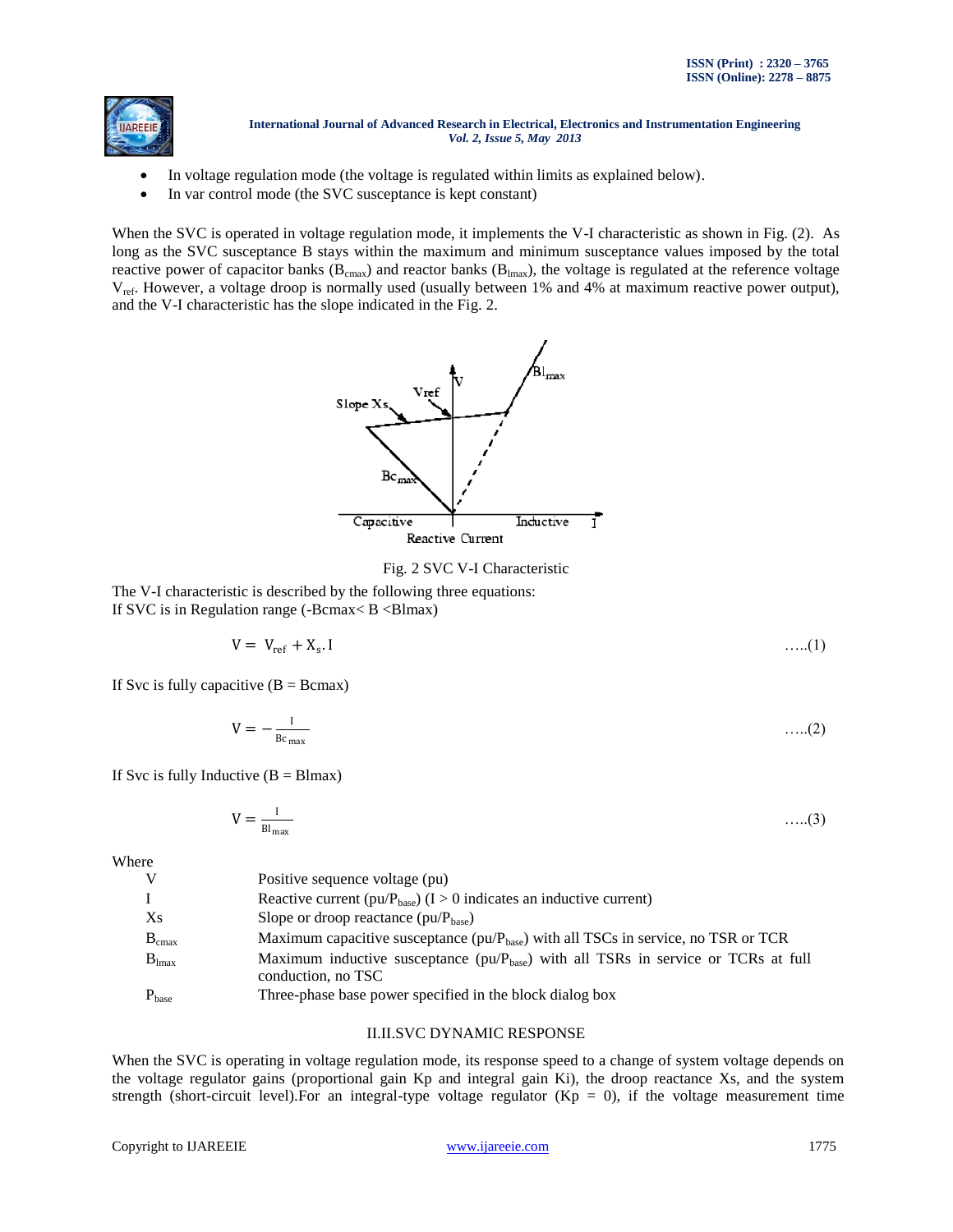

constant Tm and the average time delay Td due to valve firing are neglected, the closed-loop system consisting of the SVC and the power system can be approximated by a first-order system having the following closed-loop time constant:

Where

$$
Tc = 1 / (Ki(Xs + Xn))
$$
...(4)

- Tc Closed loop time constant
- Ki Proportional gain of the voltage regulator (pu\_B/pu\_V/s)
- Xs Slope reactance pu/Pbase
- Xn Equivalent power system reactance (pu/Pbase)

This equation demonstrates that a faster response speed is obtained when the regulator gain is increased or when the systems short-circuit level decreases (higher Xn values). If time delays are taken into account due to voltage measurement system and valve firing.

## II.III. MODELLING AND CONTROL OF SVC

The Static Var Compensator is basically a shunt connected variable Var generator whose output is adjusted to exchange capacitive or inductive current to the system. One of the most widely used configurations of the SVC is the FC- TCR type in which a Fixed Capacitor (FC) is connected in parallel with Thyristor Controlled Reactor (TCR). The magnitude of the SVC is inductive admittance BL  $(\alpha)$  is a function of the firing angle  $\alpha$  and is given by B<sup>L</sup> 2π−2α+sin 2α

$$
B_{L}(\alpha) = \frac{2\pi - 2\alpha + \sin 2\alpha}{\pi X_{S}} \tag{5}
$$

For  $\pi/2 \le \alpha \le \pi$  where  $X_S = V_S^2 / Q_L$ , where  $V_S = SVC$  bus bar voltage and QL = MVA rating of reactor. As the SVC uses a fixed capacitor and variable reactor combination (TCR- FC), the effective shunt admittance is

$$
B_{S} = \frac{1}{X_{C}} - B_{L}(\alpha)
$$

Where  $X_C$ =Capacitive reactance.

An SVC with firing control system can be represented, for the sake of simplicity by a first order model characterized by a gain KSVC and time constants T1 and T2 as shown in Fig. 3 The controller send firing control signals to the thyristor switching unit to modify the equivalent capacitance of the SVC. The fuzzy controller provides a auxiliary control, which is in addition to the voltage feedback loop.



Fig. 3 Block representation of SVC control

The auxiliary control loop of the SVC uses stabilizing signals, such as speed, frequency, phase angle difference etc.

# III.METHODOLOGY

The Static Var Compensator is basically a shunt connected variable Var generator whose output is adjusted to exchange capacitive or inductive current to the system. One of the most widely used configurations of the SVC is the FC- TCR type in which a Fixed Capacitor (FC) is connected in parallel with Thyristor Controlled Reactor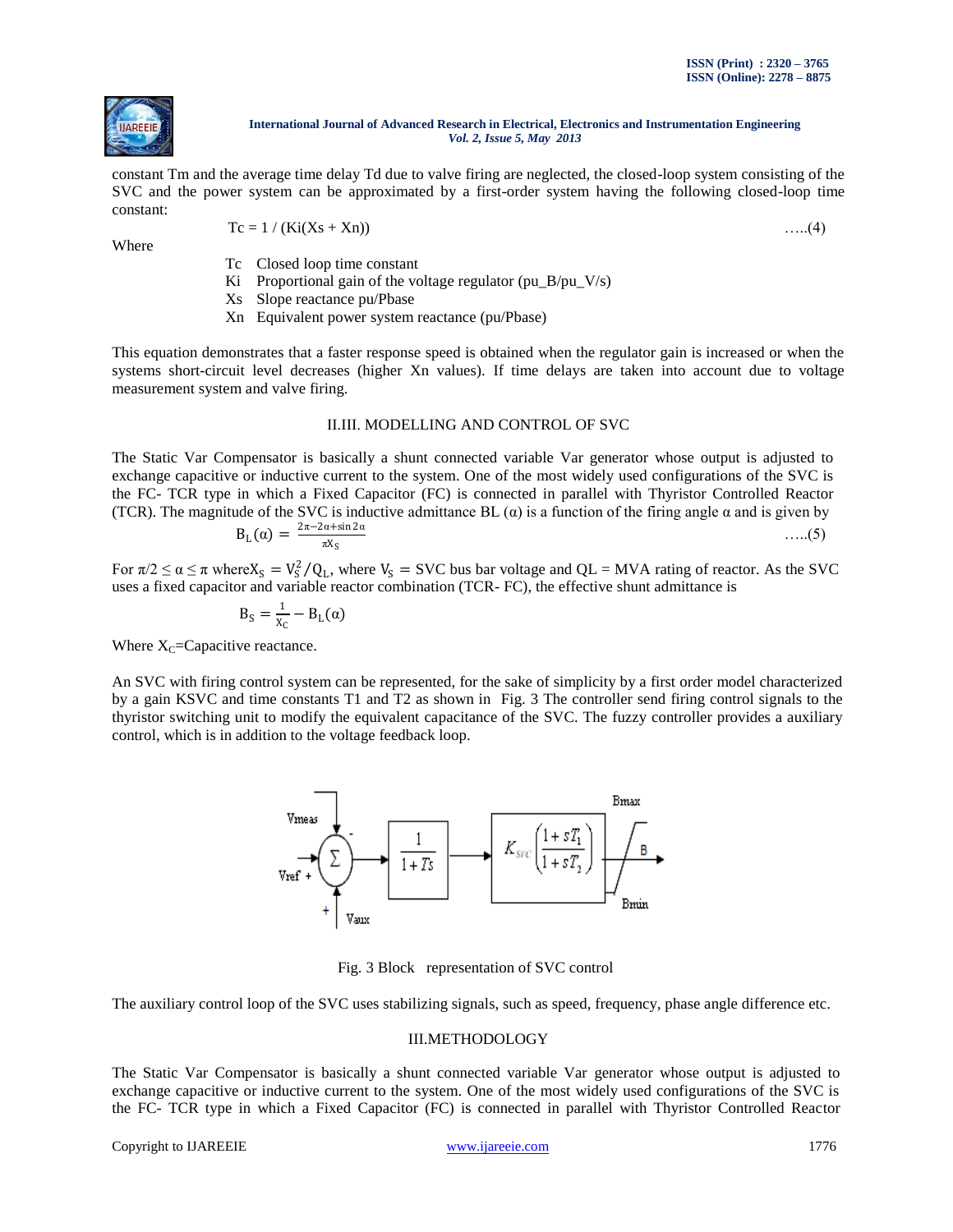

(TCR). The block diagram of SVC voltage regulator is shown in the Fig.4 With the help of block diagram representation.

The SVC control system consists of the following four main modules:

- i. Measurement System measures the positive-sequence primary voltage. This system uses discrete Fourier computation technique to evaluate fundamental voltage over a one-cycle running average window. The voltage measurement unit is driven by a phase-locked loop (PLL) to take into account variations of system frequency.
- ii. Voltage Regulator uses a PI regulator to regulate primary voltage at the reference voltage (1.0 pu specified in the SVC Controller block menu). A voltage droop is incorporated in the voltage regulation to obtain a V-I characteristic with a slope (0.01 pu /100 MVA). Therefore, when the SVC operating point changes from fully capacitive (+300 Mvar) to fully inductive (-100 Mvar) the SVC voltage varies between 1-0.03=0.97 pu and  $1+0.01=1.01$  pu.
- iii. Distribution Unit uses the primary susceptance Bsvc computed by the voltage regulator to determine the TCR firing angle  $\alpha$  and the status (on/off) of the three TSC branches. The firing angle  $\alpha$  as a function of the TCR susceptance BTCR is implemented by a look-up table from the equation

$$
B_{TCR} = \frac{2(\pi - \alpha) + \sin[\mathbb{Z}2\alpha]}{\pi} \tag{7}
$$

Where BTCR is the TCR susceptance in pu of rated TCR reactive power (109 Mvar).

iv. Firing Unit consists of three independent subsystems, one for each phase (AB, BC and CA). Each subsystem consists of a PLL synchronized on line-to-line secondary voltage and a pulse generator for each of the TCR and TSC branches. The pulse generator uses the firing angle  $\alpha$  and the TSC status coming from the Distribution Unit to generate pulses. The firing of TSC branches can be synchronized (one pulse is sent at positive and negative thyristors at every cycle) or continuous. The synchronized firing mode is usually the preferred method because it reduces harmonics faster.



Fig. 4- Block diagram representation of SVC Voltage Regulator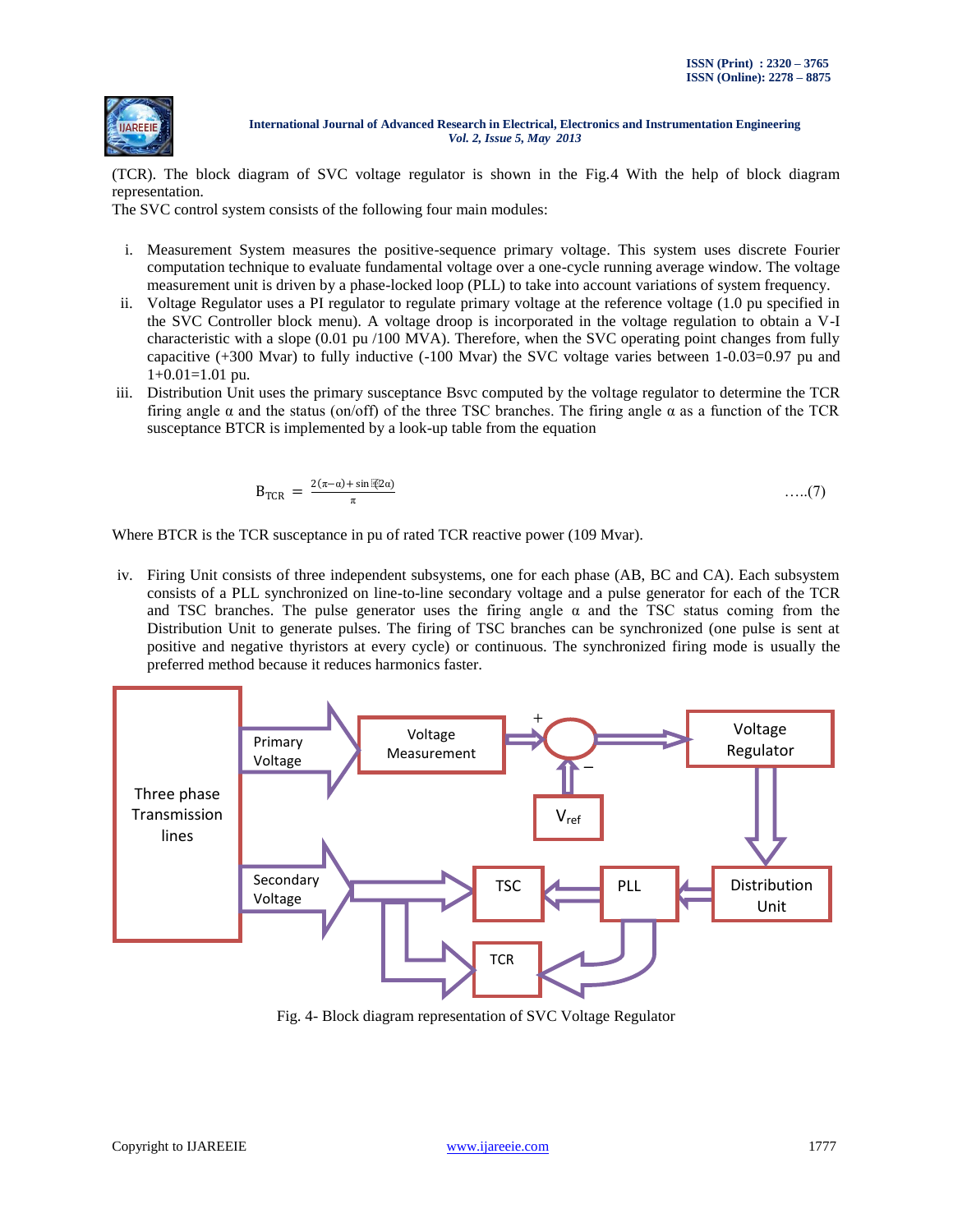



Three Phase Transmission Line Voltage Regulation Using Static Var Compensator

Fig.5 Simulation model of SVC voltage regulator [1].

## IV.RESULTS AND DISCUSSION

The voltage regulation using static var compensator has been successfully implemented in the Simulink. This section deploys the results obtained and steady state and dynamic performance analysis of results obtained. For the efficient Voltage regulation the reference voltage is taken as 1.0 pu. The Waveforms of Fig. 6 Illustrating SVC voltage regulator Dynamic Response to System Voltage Steps.



Fig. 6 Steady-State and Dynamic Performance of the SVC Voltage Regulator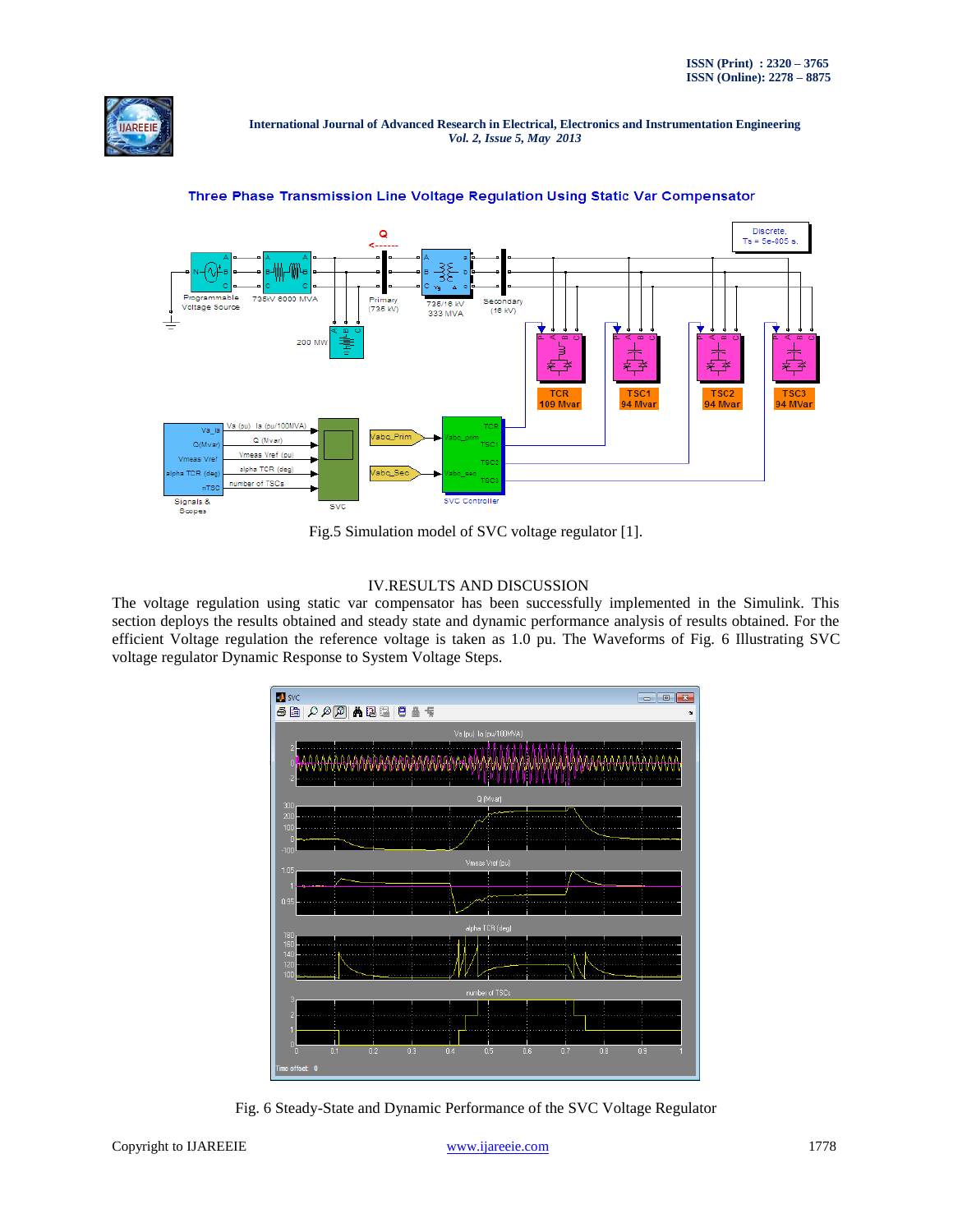

Initially the source voltage is set at 1.004 pu, resulting in a 1.0 pu voltage at SVC terminals when the SVC is out of service. As the reference voltage Vref is set to 1.0 pu, the SVC is initially floating (zero current). This operating point is obtained with TSC1 in service and TCR almost at full conduction ( $\alpha$  = 96 degrees).



Fig. 7 Steady-State Volt and Current in TCR AB

At t=0.1s voltage is suddenly increased to 1.025 pu. The SVC reacts by absorbing reactive power (Q=-95 Mvar) to bring the voltage back to 1.01 pu. The 95% settling time is approximately 135 ms. At this point all TSCs are out of service and the TCR is almost at full conduction ( $\alpha$  = 94 degrees).

At t=0.4 s the source voltage is suddenly lowered to 0.93 pu. The SVC reacts by generating 256 Mvar of reactive power, thus increasing the voltage to 0.974 pu. At this point the three TSCs are in service and the TCR absorbs approximately 40% of its nominal reactive power  $(\alpha = 120$  degrees). Observe on the last trace of the scope how the TSCs are sequentially switched on and off. Each time a TSC is switched on the TCR  $\alpha$  angle changes from 180 degrees (no conduction) to 90 degrees (full conduction). Finally, at  $t=0.7$  s the voltage is increased to 1.0 pu and the SVC reactive power is reduced to zero.

The TCR voltage and current in branch AB as well as thyristors pulses are displayed in on the TCR AB scope. The Fig. 7Shows three cycles when the firing angle  $\alpha$  is 120 degrees.

# V.CONCLUSIONS

The advancement in the technology like home equipments and plant equipments, demands for precession and highly regulation in the received voltage from energy generator through the lines, because in current scenario the equipments are very much sensitive to supply voltage regulation. Any kind of fluctuation either damage the costly equipment or may harm full for further used equipments. The algorithm of this paper shows an efficient solution of this problem. The results obtained shows that developed algorithm is rigid against the random voltage fluctuations in transmission line, and provides an efficient voltage regulation.